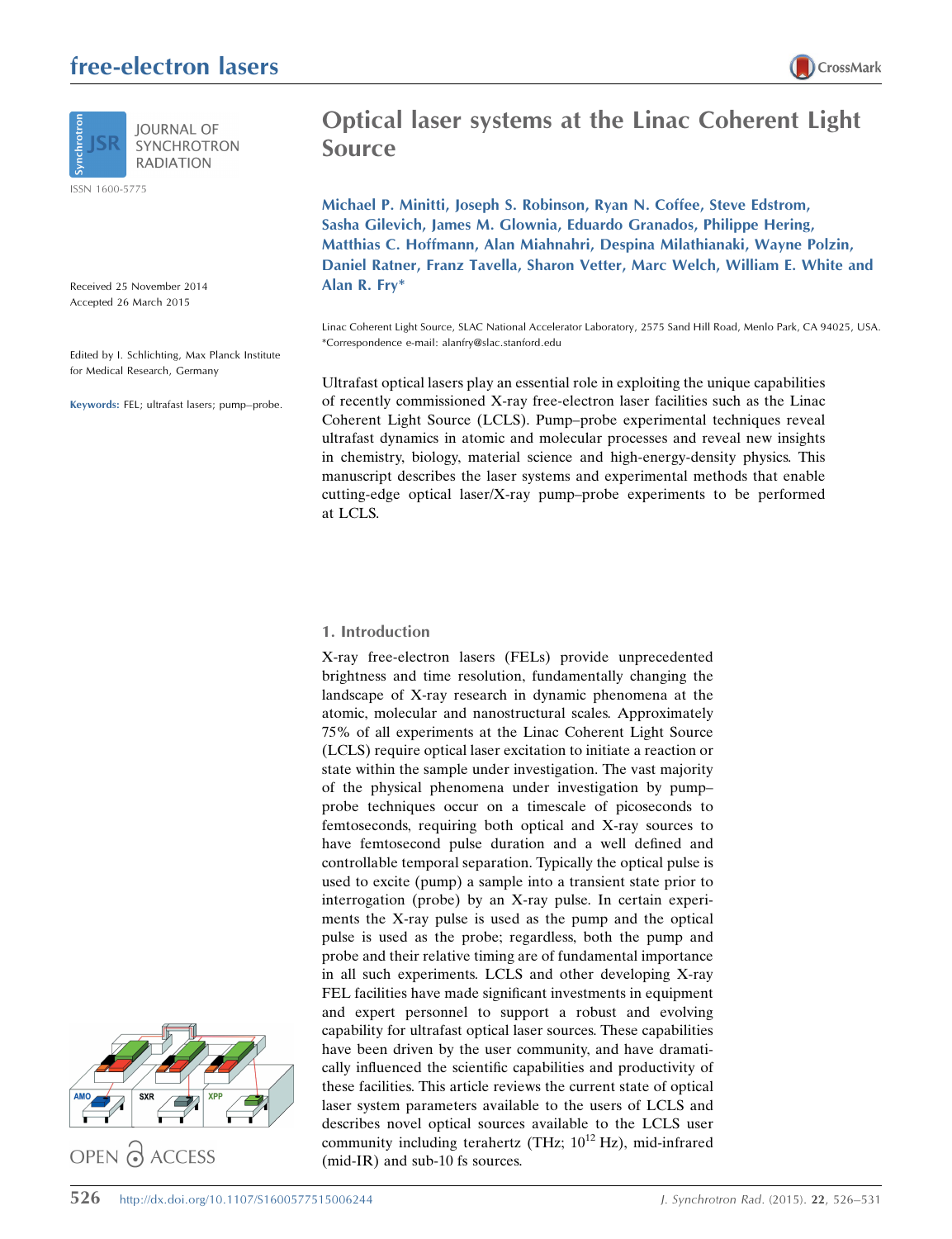#### 2. Laser systems overview

## 2.1. Near Experimental Hall optical beamlines

Ultrafast optical lasers are integrated into each instrument in LCLS. In the Near Experimental Hall (NEH), the lasers are located one floor above the main experimental floor, directly above the X-ray beamlines (Fig. 1). There is a laser associated with each of the three experimental hutches, that is, one each for the Atomic, Molecular and Optical (AMO) (Ferguson et  $al., 2015$ ), Soft X-ray (SXR) (Dakovski et  $al., 2015$ ) and X-ray Pump–Probe (XPP) (Chollet et al., 2015) hutches. These systems are almost identical, beginning with a Ti:sapphire oscillator front-end (Vitara, Coherent Inc.) capable of producing ultrashort pulses that are synchronized to the master clock of LCLS. The oscillators were modified to run at a repetition rate of 68 MHz, matching the seventh subharmonic of the 476 MHz frequency used for electron beam production and acceleration. The cavity length can be changed via a stepper motor and a piezo actuator for precise phase control (see  $\S$ 3.2). The Vitara is capable of producing seed bandwidths from 30 nm to 125 nm FWHM with a central wavelength near 800 nm.

The first amplification stage in our systems is a commercially available chirped-pulse amplification (CPA) regenerative amplifier (Legend Elite USP, Coherent Inc.). Prior to amplification, the ultrashort oscillator pulse is stretched via a dispersive grating stretcher. Depending on the experiment or application, the amount of stretching the seed pulse undergoes can be varied. Normally, we use a 1200 lines mm-<sup>1</sup> stretcher grating on the full bandwidth pulse produced from the seeding laser. Here, the geometry of the stretcher limits the effective seeded bandwidth to 30–40 nm FWHM. For applications requiring narrower bandwidths, longer pulse durations or lower peak powers, a pair of spectral filters is added to an optional 1800 lines  $mm^{-1}$  grating stretcher line to limit the seeded bandwidth to 7–10 nm FWHM. If no further amplification of the laser is required, the lower-energy regenerative amplifier beam may be transported to the experimental hutches. Compression of the stretched pulse occurs within the experimental hutch using a corresponding single- or dualgrating compressor matching the stretcher in the laser hall.

The typical transmission efficiency of the compressor system is about 70%. For pulses with the full bandwidth of 30 nm, a transform limit, a 30 fs (FWHM) pulse is produced while pulses containing 7–10 nm of bandwidth will result in transform-limited pulse durations of 100 to 150 fs (FWHM).

Frequently, LCLS experiments require optical pulse energies greater than 3 mJ of compressed energy. When higher pulse energies are needed, a second stage of amplification may be implemented. Each of the three main experimental laser systems in the NEH Laser Hall have a custom-built four-



Figure 1

Schematic showing the general layout of the NEH Laser Hall atop the first three experimental hutches at LCLS. The optical lasers within the Laser Hall are transported well over 10 m to the hutch laser enclosures.

pass amplifier (multi-pass), capable of boosting the nominal regenerative amplifier beam to 30 mJ, with 0.2% r.m.s. energy stability, at 120 Hz repetition rate. The multi-pass amplifier can be used with the broad- or narrow-bandwidth seed pulses it receives from the regenerative amplifier front end. Refer to Fig. 2 for typical 800 nm optical parameters.

### 2.2. Far Experimental Hall optical beamlines

Unlike for the NEH, the lasers deployed in most of the Far Experimental Hall (FEH) experimental instruments [Coherent X-ray Imaging (CXI) (Liang et al., 2015) and Matter in Extreme Conditions (MEC) (Nagler et al., 2015)] reside within the hutches themselves. X-ray Coherent Scattering (XCS) (Alonso-Mori et al., 2015) has not had a laser system; in 2015, however, XCS will be expanded to create a dedicated laser room adjacent to the experimental area to house a laser system capable of providing almost identical optical parameters (800 nm, 40 fs, 5 mJ, 120 Hz) to those of the regenerative Ti:sapphire amplifiers described in  $\S 2.1$ .

The CXI instrument is capable of performing experiments requiring moderate optical laser parameters. CXI's standard



Box diagram of the layout for the core optical laser systems at LCLS.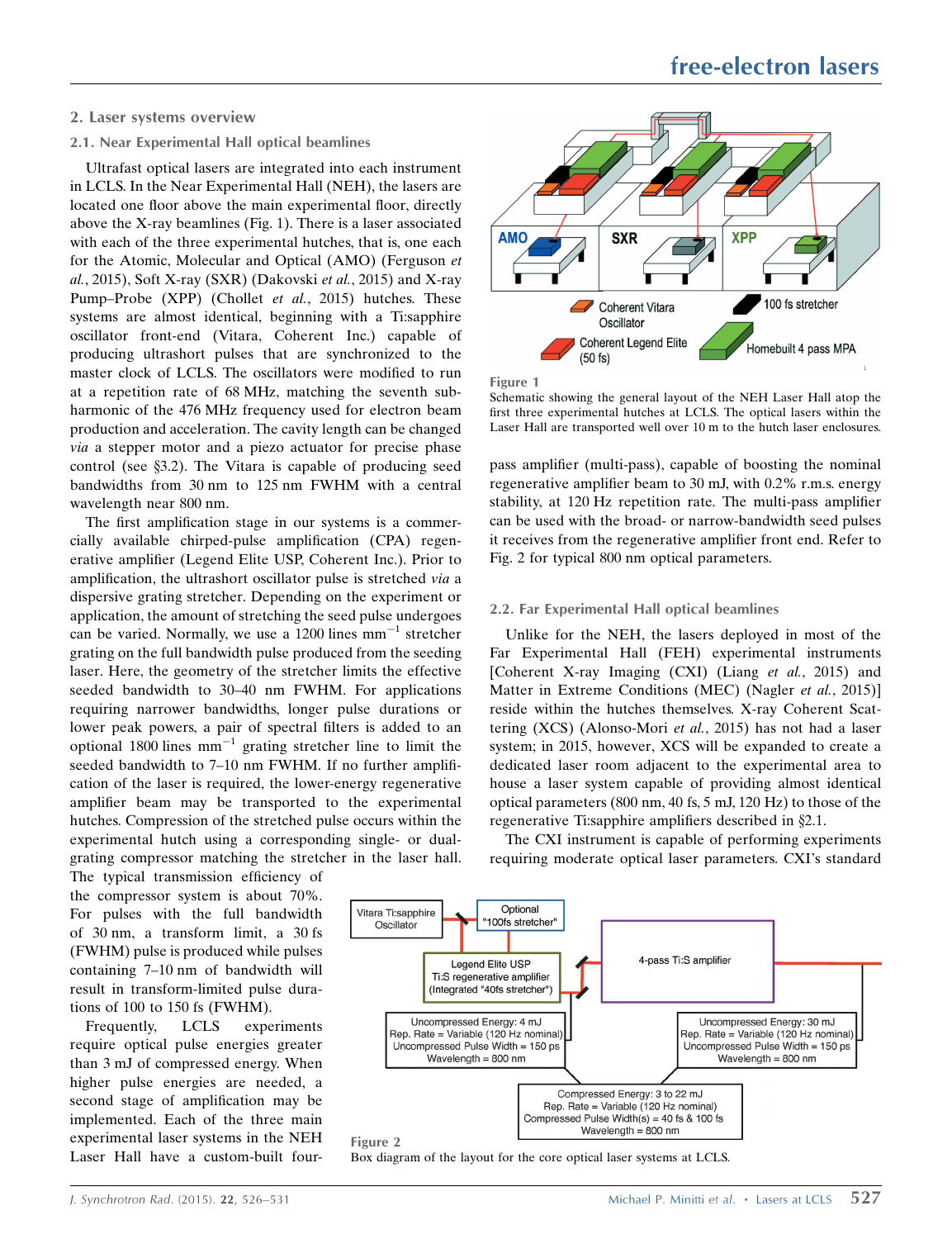#### Table 1

Pulse energies available in the near-infrared and visible spectrum.

Nonlinear frequency conversion is performed in an OPA and subsequent mixer stages. Values in this table are for an OPA pumped by 2.5 mJ pulses at 800 nm, 45 fs and 120 Hz repetition rate. P: Pump, S: Signal, I: Idler, SH: second harmonic, FH: fourth harmonic, SF: sum frequency.

| Wavelength (nm) | Process        | Pulse<br>energy $(\mu J)$ |
|-----------------|----------------|---------------------------|
| 1150-2400       | $(S + I)$      | 550                       |
| 575-800         | (SHS)          | 80                        |
| 800-1150        | (SHI)          | 50                        |
| 475–532         | $(P + S, SFS)$ | 75                        |
| 533-600         | $(P + I, SFI)$ | 80                        |
| 290-400         | (FHS)          | 12                        |
| 400-480         | (FHS)          | 8                         |

configuration is identical to that of the 4 mJ, 800 nm, Ti:sapphire regenerative amplifier systems that make up the frontend for all of the NEH experimental laser platforms. In some circumstances CXI can offer the possibility to amplify the pulse energy to almost 25 mJ by way of a portable, home-built, multi-pass amplifier pumped by a flash-lamp pumped Nd:YAG laser running at 120 Hz.

The MEC instrument houses the most unique laser capabilities at LCLS which are described in the companion article in this special issue (Nagler et al., 2015).

#### 2.3. Enhanced laser capabilities

Experiments at the LCLS often require non-standard laser parameters, including a wide range of wavelengths, pulse energies, pulse durations and specialized optical configurations. This section describes some of the unique laser capabilities provided for user experiments.

2.3.1. Visible/UV OPA. Many experiments require optical laser excitation that falls outside of the harmonics of a Ti:sapphire laser (800 nm, 400 nm, 267 nm and 200 nm). In these cases, an Optical Parametric Amplifier (OPA) is used to fill many of the gaps between the 800 nm fundamental and harmonics. A list of typical wavelengths and pulse energies is given in Table 1.

2.3.2. Narrowband mid-IR. The operating wavelength range of the OPA can be extended past 2400 nm by difference frequency generation (DFG). Here the signal and idler outputs of the OPA are mixed in a nonlinear crystal, such as gallium selenide (GaSe) and silver gallium selenide  $(AgGaSe<sub>2</sub>)$ , to produce mid-infrared (MIR) radiation. The resulting output ranges in wavelength from  $4$  to  $20 \mu m$ . Several users have requested relatively narrow bandwidths in this regime, typically a FWHM bandwidth of less than 15% of the central wavelength. For example, if the central wavelength of the MIR pulse is 15  $\mu$ m, typical FWHM bandwidths are of the order of 1.7 to 2  $\mu$ m.

LCLS has developed a portable all-in-one optical table assembly solely for the purpose of generating narrow-band MIR laser pulses. To minimize the spectral bandwidth of the generated MIR, a transform limit, 120–150 fs, 800 nm pump drives a commercially available high-energy optical parametric amplifier (HE-TOPAS, Light Conversion Ltd). The portable table has a suite of MIR diagnostics [HgCdTe (MCT) detectors, quadrant detectors and scanning spectrometer] to fully characterize the divergence, pulse energy and spectrum and has been successfully deployed in all of the NEH experimental hutches for user experiments (Först et al., 2014; Ferguson et al., 2015; Dakovski et al., 2015; Chollet et al., 2015).

2.3.3. Laser-based terahertz sources. In addition to traditional mid- and far-infrared wavelengths described in the previous section, LCLS also provides users with intense singlecycle terahertz (THz) pulses. These broadband pulses cover the THz range of the electromagnetic spectrum (1 THz  $\approx$ 300  $\mu$ m  $\approx$  33 cm<sup>-1</sup>  $\approx$  4.1 meV) and can be obtained by optical rectification of femtosecond laser pulses. The resulting pulses are inherently carrier envelope stable and their electric field can be mapped out in the time domain. While THz pulses in free space have been available for more than 25 years (Fattinger & Grischkowsky, 1989), their energies have typically been far too small to be used as a pump in ultrafast experiments.

The tilted-pulse-front method (Hebling et al., 2002) has been used to generate intense THz single-cycle pulses with energies of tens of microJoules from optical rectification in LiNbO<sub>3</sub> (Yeh *et al.*, 2007), opening the field of nonlinear THz spectroscopy. The spectrum of the resulting THz pulses extends to about 3 THz and is usually peaked between 0.4 and 1 THz.

Alternatively, optical rectification can be performed in organic salts with exceptionally high nonlinear coefficients, pumped with near-infrared (NIR) femtosecond pulses (Schneider et al., 2006; Hauri et al., 2011). These crystals, such as DAST or DSTMS, have low absorption in the wavelength range between 1200 and 1500 nm and allow for collinear phase matching for THz frequencies. The NIR pump wavelengths are generated with a multi-stage OPA, providing pulse energies of up to 3 mJ in the NIR when pumped with 20 mJ, 100 fs, 800 nm pulses. In this case, the peak spectral amplitude is centered at 2 THz with frequency components extending to 5 THz or more, depending on the duration of the NIR pump pulse. With these techniques, pulse energies up to  $15 \mu J$  and peak field strengths approaching  $1 \text{ MV cm}^{-1}$  can be reached at the sample location.

Single-cycle THz pulses have successfully been used at LCLS to resonantly excite collective excitations in multiferroics (Kubacka et al., 2014), for X-ray pulse characterization by THz streaking (Grguras et al., 2012) or field-induced switching of correlated electron systems. Since most of these applications require the sample to be in an ultra-high-vacuum environment, great care must be taken to guide the THz excitation pulse efficiently into the diffraction chamber. Interested readers are encouraged to read the article by Turner et al. (2015) for a detailed description of the implementation of the soft X-ray THz instrument.

2.3.4. Sub-10 fs pulses. In experiments using optical lasers, the temporal resolution of the measurement is governed by three factors: the laser pulse duration, the X-ray pulse duration and the temporal jitter between these two pulses. With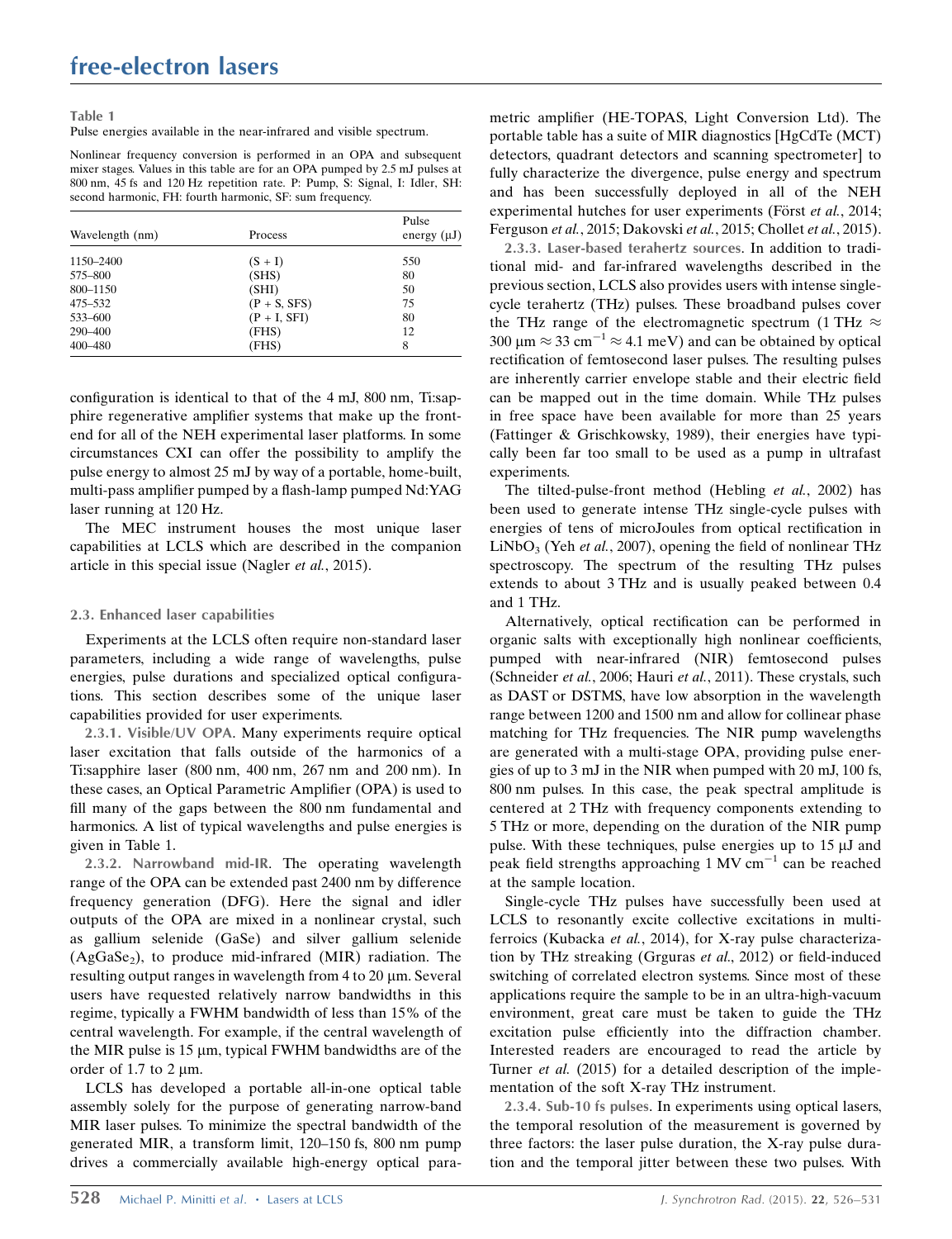cross-correlation techniques measuring pump–probe arrival times down to the few femtosecond level and the demonstration of X-ray pulse durations of sub-10 fs, the limitation on temporal resolution is the  $\sim$  50 fs duration of the optical laser pulses. A factor of five reduction in the laser pulse duration to below 10 fs would result in a similar factor of improvement in the temporal resolution achievable in these experiments.

Reduction of the laser pulse duration can be achieved using hollow fiber pulse compression, in which the existing laser pulse bandwidth is broadened through interaction with a gaseous medium and subsequently compressed to a shorter duration. Hollow fiber pulse compression has been successfully deployed using the hutch laser system described in  $\S 2.1$  to generate sub-10 fs pulses with pulse energies up to  $500 \mu J$ energy per pulse. Pulses as short as 7.4 fs have been measured. Future plans for this capability include shorter pulses, higherenergy pulses, and a mobile setup that can be deployed to all experimental endstations.

2.3.5. Pulse-to-pulse polarization control. Femtosecond pulses at 800 nm can also be delivered with two alternating polarization states. Examples include experiments studying all optical magnetic switching where the magnetic state can be controlled by left- or right-handed circular polarized light (de Jong et al., 2013). This can be achieved by using a combination of Pockels cells and wave plates. The Pockels cell drivers can be triggered in an arbitrary pulse pattern. Because of potential damage of the Pockels cells the pulse energies at 800 nm are limited to less than  $100 \mu J$ .

### 3. Integration of optical laser systems in X-ray experiments

In all experiments employing some type of pump–probe technique the success of the experiments is critically dependent on precisely defined spatial and temporal overlap between the optical pulse and the X-ray pulse.

#### 3.1. Spatial overlap

Depending on the instrument or experimental endstation, several options can be deployed to establish spatial overlap in the sample interaction region. Direct viewing of the X-ray and laser beams is the simplest means by which spatial overlap is achieved. Typically the location of the X-ray beam is determined from the visible fluorescence produced when the X-rays impinge on a scintillator such as a cerium-doped yttrium aluminium garnet (Ce:YAG) screen or painted-on phosphor that is placed in the same plane as the experimental sample. Visible and near-infrared wavelengths generate fluorescence in these screens, and the focal spot can simply be positioned in the same location as the X-ray spot. Fluorescent tape or heatsensitive liquid crystal sheets have also been used successfully to determine the spatial location of the laser pulses, particularly in the mid-infrared.

In some cases it is not possible to view the beams directly, such as when using MIR or THz radiation. In these cases a pinhole can be used to determine the X-ray location, initially

by maximizing the transmission of the X-rays through the pinhole, and subsequently by optimizing the laser beam position to maximize the laser transmission. The fraction of laser light transmitted can also give some indication of the focal spot size. Similarly, knife-edge measurements of the spatial profile can be used to determine the center and width of both the laser and X-ray spots. The laser beam can then be positioned so that the center of the beam coincides with the center of the X-ray spot.

In all cases, care must be taken to ensure that the spatial overlap is performed in the sample plane. This is especially true when the laser and X-rays are non-collinear, as the beams will walk-off in the propagation direction. For example, in the modest case of 50  $\mu$ m focal spots and a 10 $\degree$  angle between the beams, the spots will completely walk-off in  $\langle 300 \mu m \rangle$ .

## 3.2. Timing and synchronization

Taking full advantage of the temporal resolution of femtosecond X-ray pulses and femtosecond optical lasers in pump–probe experiments requires timing measurement and control of the variable delay between the pulses on a timescale of a few 10 fs or better. LCLS operates at a maximum repetition rate of 120 Hz and has a pulse-to-pulse timing jitter relative to the accelerator radio-frequency (RF) distribution of approximately 60 fs RMS, integrated over a bandwidth of 0.1–100 kHz. Optical lasers must be locked to the accelerator RF distribution with similar or better timing jitter, and drifts in the laser beam path and RF distribution need to be controlled to approximately the 1 ps level. At the time of writing, the original fiber-based LCLS laser timing system (Byrd et al., 2010) is being replaced with an RF-based system described in this section.

X-ray pulse timing is determined by the electron beam timing, which is in turn controlled by the RF fields in the accelerator cavities. The accelerator RF sources are locked to a 476 MHz RF coaxial cable phase distribution system. This 'RF reference' is re-stabilized to the electron beam with each shot, using electron arrival time measured at RF phase cavities in the undulator hall. The RF reference is then transmitted through a stabilized coaxial cable to the experimental hutches, where it is used as a phase reference for the laser locking systems described in this text.

In each laser system, the mode-locked seed laser oscillator operates at 68 MHz, the seventh sub-harmonic of the 476 MHz RF reference frequency, which defines the fine (subpicosecond) timing of laser pulses in the absence of configuration changes to the laser system.

The noise performance of the LCLS laser locking system was measured to have an RMS laser-to-RF-reference timing jitter of 25 fs between 100 Hz and 100 kHz. Below 100 Hz, phase noise is dominated by the noise of the linac RF reference. Drift of the RF-based locking system has been measured at less than 1 ps day<sup>-1</sup>, but can be higher during times of large external temperature variation. This is higher drift compared with the previous fiber-based system, and future upgrades to the LCLS laser locking system will include drift correction,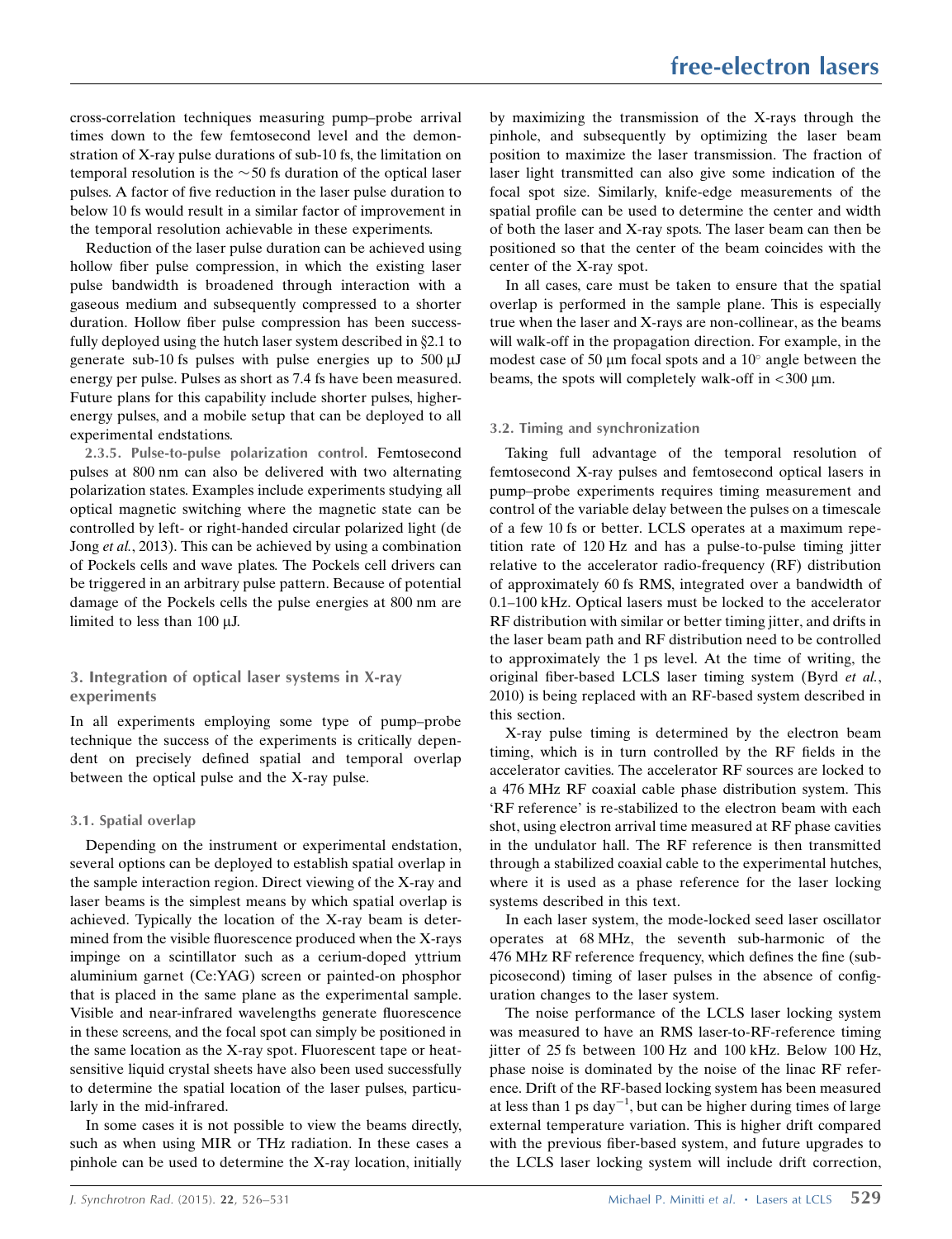possibly using a parallel fiber distribution system. A detailed description of the timing distribution and oscillator locking electronics developed at SLAC is given by Gumerlock et al. (2014).

To surpass the limitations of this jitter, experiments involving the fastest physical phenomena (e.g. transitions of core shell electrons) measure the relative timing between the laser and X-rays on a shot-by-shot basis by means of X-ray/optical cross-correlation techniques described in §3.3.

#### 3.3. Temporal overlap and time-of-arrival measurement

Rough timing down to the sub-10 ps level between the laser and X-rays is often achieved by inserting a device (MSM detector or SMA wire or connector) with a fast time response for both the X-rays and optical laser into the interaction region. The waveforms from the devices are then measured on a remotely controlled oscilloscope, typically with a bandwidth exceeding 10 GHz. However, these time scales are typically too large to observe meaningful ultrafast phenomena. More precise timing (<100 fs) can be found using a variety of techniques depending on the X-ray wavelengths and sample environments. For almost all X-ray wavelengths at LCLS, a silicon nitride  $(Si_3N_4)$  membrane or bismuth  $(1,1,1)$  crystal can be inserted in the sample plane (Fritz *et al.*, 2007). A downstream camera or diode is then used to monitor the transmission (or reflection) of the optical laser through (or off) the target material. As the laser delay time is stepped from laser before X-rays to X-rays before laser, the optical transmission (or reflection) is altered, revealing temporal overlap.

Timing at the timescale of the optical laser pulses and X-ray pulses, e.g. 10 fs or less, requires a quantified measure of the relative timing on a shot-to-shot basis. In order to account for uncorrelated sources of shot-to-shot timing jitter and drift, LCLS has developed cross-correlation techniques to measure the relative time of arrival between the X-ray pulse and the optical laser pulses. With this relative timing information, each data point in each LCLS experiment is re-sorted with every recorded data point re-binned according to the measured delay between the X-rays and the optical laser.

Numerous cross-correlation techniques have been developed at LCLS and other facilities, all relying on X-ray-induced material changes that cause prompt (a few femtoseconds) changes in the optical properties of the material (typically silicon nitride), with the ability to resolve the relative timing within a time window in the range of order a few picoseconds. These techniques include changes in the reflectivity of a thin membrane illuminated by a laser pulse at a  $45^{\circ}$  angle (Schorb et al., 2012) or changes in the transmission and reflection of a membrane illuminated by a temporally chirped laser pulse (Bionta et al., 2011). Both methods have measured temporal accuracy of the order of 25 fs RMS, and both methods are currently in operation at LCLS.

In addition to the above-mentioned techniques, an approach has been developed that combines both X-ray-gated spatially and spectrally encoded techniques (Hartmann et al., 2014). In this configuration the X-ray and optical beams are

crossed in a silicon nitride membrane and their relative delay is encoded in the spatial beam profile of the optical probe. The resulting temporally encoded optical pulse is sent into a spectrometer to produce a two-dimensional spectrogram, similar to that in the optical technique of frequency-resolved optical gating (FROG). The two-dimensional spectrogram produced with this technique provides an over-sampled dataset that is less susceptible to X-ray mode variations. The resulting temporal accuracy can be better than 1 fs RMS with sufficient X-ray fluence on the cross-correlator.

### 4. Conclusion

Ultrafast optical lasers play an essential role in the study of ultrafast dynamics in X-ray FEL experiments by providing precisely timed, wavelength tunable, variable-energy laser pulses to samples, creating precisely controlled dynamic conditions in diverse materials relevant to chemistry, material science, molecular biology and high-energy-density physics. Significant developments in the ultrafast optical capabilities are anticipated in the near future ranging from self-evident scaling in terms of pulse energy, pulse duration and extended wavelengths to novel developments such as spectral phase programming of optical pulses for coherent control of transient states, high-energy and high-repetition-rate lasers for producing states of high pressure and high energy density, and for excitation and probing at the <1 fs time scale.

#### Acknowledgements

Portions of this research were carried out at the Linac Coherent Light Source (LCLS) at the SLAC National Accelerator Laboratory. LCLS is an Office of Science User Facility operated for the US Department of Energy Office of Science by Stanford University.

#### References

- [Alonso-Mori, R., Caronna, C., Chollet, M., Curtis, R., Damiani, D. S.,](http://scripts.iucr.org/cgi-bin/cr.cgi?rm=pdfbb&cnor=ig5030&bbid=BB1) [Defever, J., Feng, Y., Flath, D., Glownia, J. M., Lee, S., Lemke, H. T.,](http://scripts.iucr.org/cgi-bin/cr.cgi?rm=pdfbb&cnor=ig5030&bbid=BB1) [Nelson, S., Bong, E., Sikorski, M., Song, S., Srinivasan, V.,](http://scripts.iucr.org/cgi-bin/cr.cgi?rm=pdfbb&cnor=ig5030&bbid=BB1) [Stefanescu, D., Zhu, D. & Robert, A. \(2015\).](http://scripts.iucr.org/cgi-bin/cr.cgi?rm=pdfbb&cnor=ig5030&bbid=BB1) J. Synchrotron Rad. 22[, 508–513.](http://scripts.iucr.org/cgi-bin/cr.cgi?rm=pdfbb&cnor=ig5030&bbid=BB1)
- [Bionta, M. R., Lemke, H. T., Cryan, J. P., Glownia, J. M., Bostedt, C.,](http://scripts.iucr.org/cgi-bin/cr.cgi?rm=pdfbb&cnor=ig5030&bbid=BB2) [Cammarata, M., Castagna, J.-C., Ding, Y., Fritz, D. M., Fry, A. R.,](http://scripts.iucr.org/cgi-bin/cr.cgi?rm=pdfbb&cnor=ig5030&bbid=BB2) [Krzywinski, J., Messerschmidt, M., Schorb, S., Swiggers, M. L. &](http://scripts.iucr.org/cgi-bin/cr.cgi?rm=pdfbb&cnor=ig5030&bbid=BB2) [Coffee, R. N. \(2011\).](http://scripts.iucr.org/cgi-bin/cr.cgi?rm=pdfbb&cnor=ig5030&bbid=BB2) Opt. Express, 19, 21855–21865.
- [Byrd, J., Doolittle, L., Huang, G., Staples, J., Wilcox, R., Arthur, J.,](http://scripts.iucr.org/cgi-bin/cr.cgi?rm=pdfbb&cnor=ig5030&bbid=BB3) Frisch, J. & White, W. (2010). [Proceedings of the 5th International](http://scripts.iucr.org/cgi-bin/cr.cgi?rm=pdfbb&cnor=ig5030&bbid=BB3) Particle Accelerator Conference[, Dresden, Germany, pp. 58–62.](http://scripts.iucr.org/cgi-bin/cr.cgi?rm=pdfbb&cnor=ig5030&bbid=BB3)
- [Chollet, M., Alonso-Mori, R., Cammarata, M., Damiani, D., Defever,](http://scripts.iucr.org/cgi-bin/cr.cgi?rm=pdfbb&cnor=ig5030&bbid=BB4) [J., Delor, J. T., Feng, Y., Glownia, J. M., Langton, J. B., Nelson, S.,](http://scripts.iucr.org/cgi-bin/cr.cgi?rm=pdfbb&cnor=ig5030&bbid=BB4) [Ramsey, K., Robert, A., Sikorski, M., Song, S., Stefanescu, D.,](http://scripts.iucr.org/cgi-bin/cr.cgi?rm=pdfbb&cnor=ig5030&bbid=BB4) [Srinivasan, V., Zhu, D., Lemke, H. T. & Fritz, D. M. \(2015\).](http://scripts.iucr.org/cgi-bin/cr.cgi?rm=pdfbb&cnor=ig5030&bbid=BB4) J. [Synchrotron Rad.](http://scripts.iucr.org/cgi-bin/cr.cgi?rm=pdfbb&cnor=ig5030&bbid=BB4) 22, 503–507.
- [Dakovski, G. L., Heimann, P., Holmes, M., Krupin, O., Minitti, M. P.,](http://scripts.iucr.org/cgi-bin/cr.cgi?rm=pdfbb&cnor=ig5030&bbid=BB5) [Mitra, A., Moeller, S., Rowen, M., Schlotter, W. F. & Turner, J. J.](http://scripts.iucr.org/cgi-bin/cr.cgi?rm=pdfbb&cnor=ig5030&bbid=BB5) (2015). [J. Synchrotron Rad.](http://scripts.iucr.org/cgi-bin/cr.cgi?rm=pdfbb&cnor=ig5030&bbid=BB5) 22, 498–502.
- [Fattinger, C. & Grischkowsky, D. \(1989\).](http://scripts.iucr.org/cgi-bin/cr.cgi?rm=pdfbb&cnor=ig5030&bbid=BB6) Appl. Phys. Lett. 54, 490– [492.](http://scripts.iucr.org/cgi-bin/cr.cgi?rm=pdfbb&cnor=ig5030&bbid=BB6)
- [Ferguson, K. R., Bucher, M., Bozek, J. D., Carron, S., Castagna, J.-C.,](http://scripts.iucr.org/cgi-bin/cr.cgi?rm=pdfbb&cnor=ig5030&bbid=BB7) [Coffee, R., Curiel, G. I., Holmes, M., Krzywinski, J., Messerschmidt,](http://scripts.iucr.org/cgi-bin/cr.cgi?rm=pdfbb&cnor=ig5030&bbid=BB7)